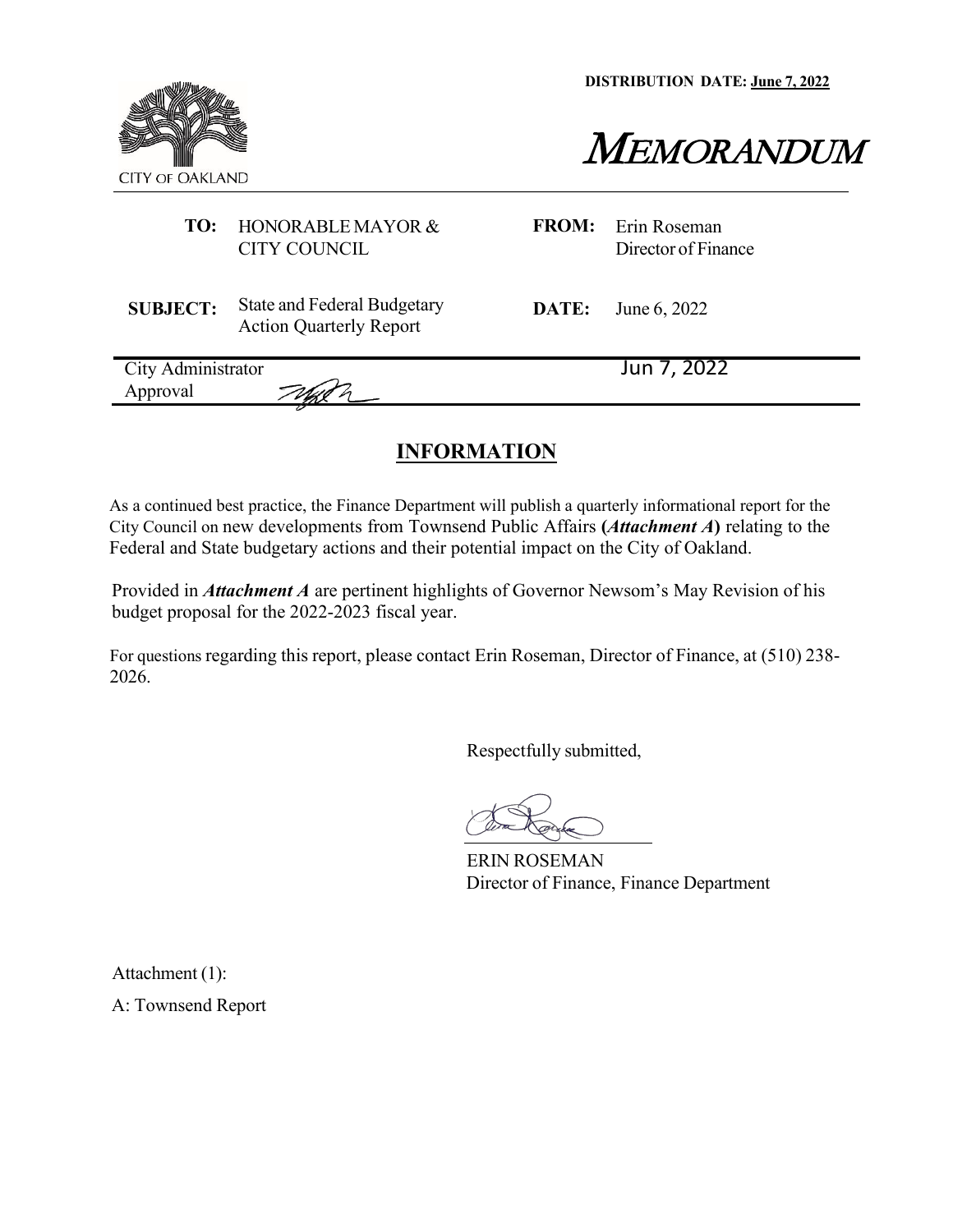# T @ W N S E N D **PUBLIC AFFAIRS EST TPA 1998**

### **M E M O R A N D U M**

#### **To: Council President Nikki Fortunato Bas and Members of the Oakland City Council CC: Edward Reiskin, City Administrator**

**From:** Christopher Townsend, President, Townsend Public Affairs, Inc. Niccolo De Luca, Vice President Andres Ramirez, Senior Associate Carly Shelby, Legislative Associate

**Date: May 23, 2022 Subject: State Budget Update/May 2022**

Townsend Public Affairs, Inc. (TPA) has prepared this report for the City of Oakland to provide a summary of the Governor's May Revise Budget proposal and to discuss the current status and efforts relating to the 2022/2023 State Budget.

On May 13th, Governor Newsom released the May Revision of his budget proposal for the 2022-2023 fiscal year. The "May Revise" edition of the budget framework reflects revised revenue and expenditure estimates for both the current and budget years and allows the Administration and the Legislature to reconcile and reconfigure spending plans appropriately.

In total, the updated spending plan includes \$300.7 billion in total spending, reflecting a 5% increase from January's total spending plan of \$286 billion. In the spirit of fiscal prudence, Governor Newsom iterated that 99% of new programs included in the May Revise would utilize one-time spending formulas because ongoing programs can be difficult to fund in the long-term.

He also announced that the state had a \$97 billion-dollar projected surplus **–** up over \$50 billion dollars from January's projected surplus of \$45.7 billion. To put this into perspective, it was just 20 years ago that the state's entire budget hit \$100 billion for the first time. Now, the surplus is almost that much, in an over \$300 billion spending plan. Of the \$97 billion surplus, \$49.2 billion is marked for discretionary use.

Regarding the state's reserve accounts, the Governor announced the May revise projects a total of \$37.1 in total reserves, broken down into the following accounts:

- \$23.3 Billion in the Rainy-Day Fund.
- \$9.5 billion in the School Stabilization Reserve,
- \$3.4 billion in the Operating Reserve; and
- \$900 million in the Safety Net Reserve.

While January's proposed budget framework focused on addressing what Governor Newsom referred to as "California's five existential threats" which included addressing the COVID-19 crisis and investments in climate resiliency, the rising cost of living, homelessness, and public safety, the May Revise focused on the issues of the rising cost of living, infrastructure investments, and climate resiliency.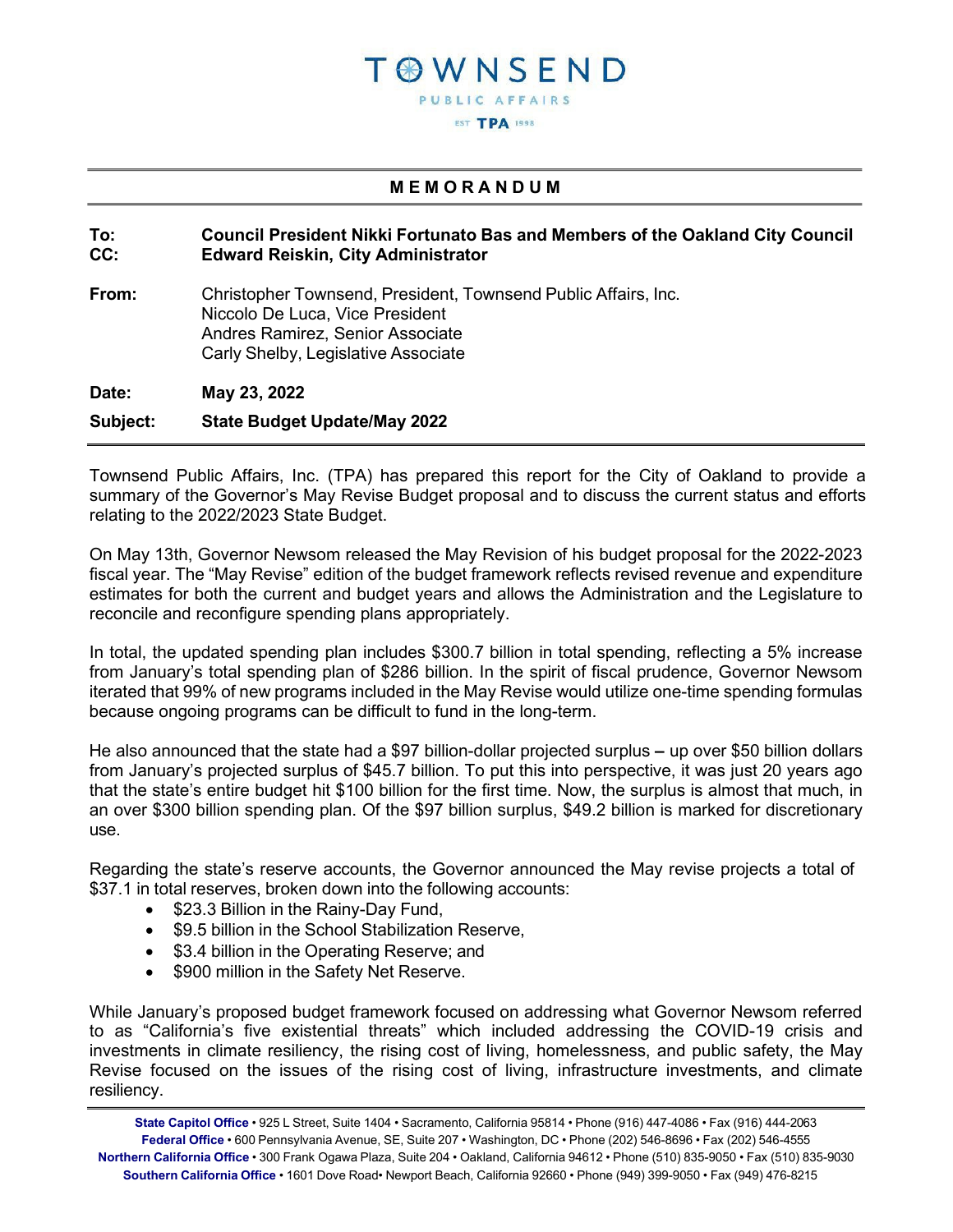As global inflation and war in Europe drive up costs across the country, the Governor is proposing an \$18.1 billion inflation relief package to get money back into the pockets of Californians and bring down costs for families. The package includes an additional \$2.7 billion in rental relief and utility bill assistance, \$400 rebates to offset the rising cost of gas, stipends to nursing and hospital staff, family fee waivers for childcare, and more.

In addition to the inflation relief package, another top spending adjustment was made to the Climate resiliency package, which the Governor now touts as comprising \$47.1 billion in total spending. The May Revise built upon recent investments and proposed increasing funding for drought mitigation, wildfire and forest protection, and energy storage and capacity.

The Legislature started conducting Budget Committee hearings to receive a broad overview of the Governor's proposals. These hearings provide the Legislature an opportunity to work with the Administration to incorporate legislative priorities into the budget. Additionally, the Administration will continue to develop and release budget trailer bill language over the coming weeks, which will contain details on how the various budget proposals would be implemented.

Below is a high-level overview of proposed expenditures, organized by issue area:

### **Inflation Relief Package (\$18.1 billion total new investments)**

- \$11.5 billion: Tax Refunds
- \$2.7 billion: Emergency Rental Assistance (Bringing total amount of dispersed rental assistance to \$8.1 billion)
- \$1.4 Billion: Helping people pay utility bills
	- o \$1.2 billion for electricity
	- o \$200 million for water
- \$933 million: Health care worker retention stipends
	- $\circ$  \$1,500 payments to hospital and nursing home staff
- \$750 million: Free Public Transit for three months
- \$439 million: 12 month pause on diesel tax
- \$304 million: Middle class health care subsidies
- \$157 million: Fee waivers for childcare (savings up to \$595 per month)

### **Housing and Homelessness**

- \$500 million: Adaptive re-use projects: Converting malls and office buildings into housing
- \$500 million in Encampment Clean Up Grants
- \$500 million: Crisis Response/Interim Housing (i.e., Tiny Homes)
- \$125 million: Additional Homekey funds
- \$3 million: Transitional housing to youth discharged from CDCR's Division of Juvenile Justice by the Board of Juvenile Hearings in 2022-23
- HHAP funding: No additional funds, however, pursuant to 2021 budget allocations, \$1 billion is currently available for 2022-23. The Governor wishes to see tangible "accountability data" revealing effective use of funds to extend HHAP allocations in future budget cycles.

### **Public Safety**

Building off January Investments, the May Revise includes an additional \$193 million in Spending for the following programs:

- Fentanyl task force at DOJ
- Combatting cartel fentanyl trafficking
- Victim's services
- Officer wellness
- Child sex trafficking/exploitation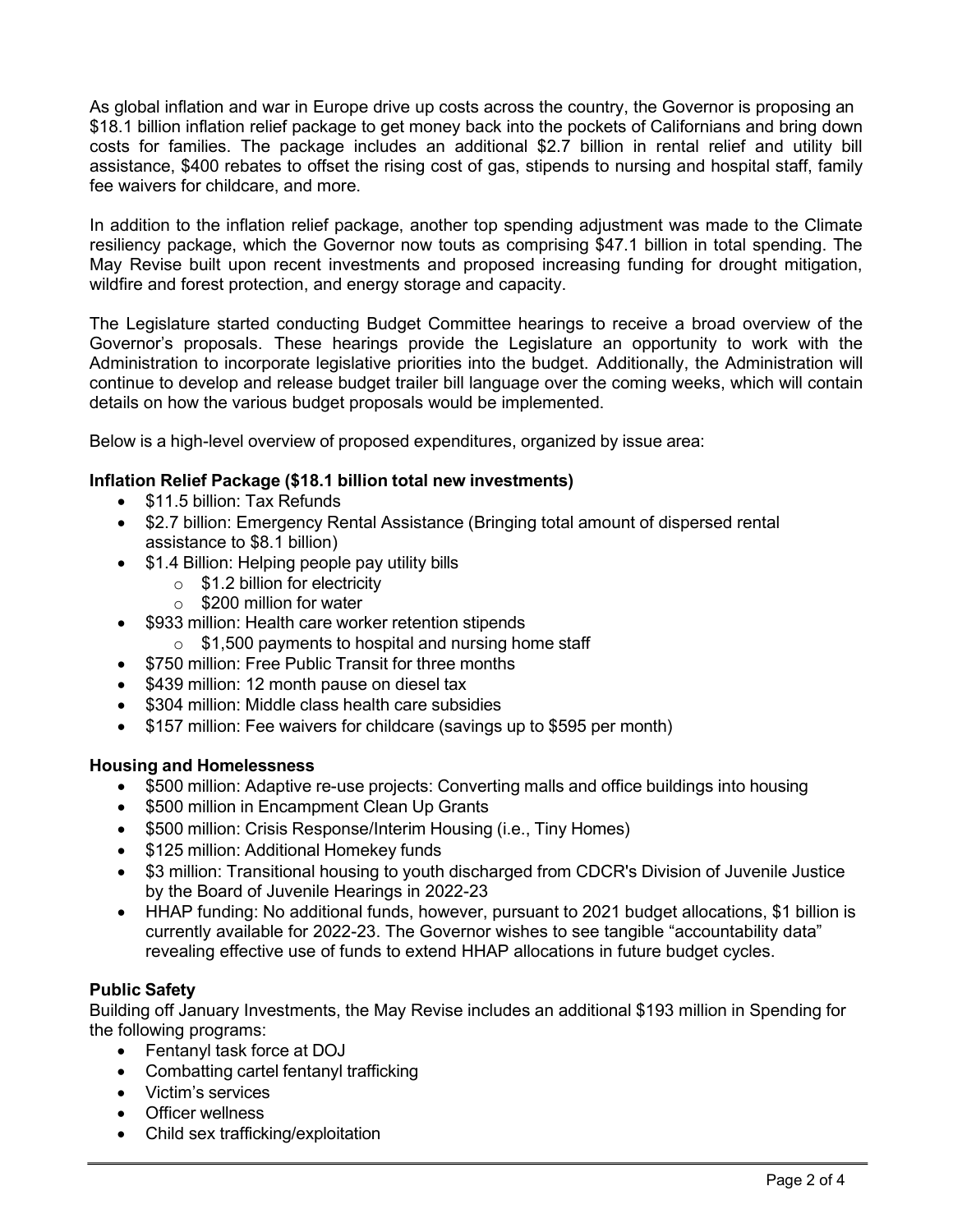- Missing and murdered indigenous persons
- Nonprofit security grants

# **CARE Court:**

- \$65 million: State and courts support
- Other resources: \$11.6 billion per year: Existing behavioral health funding
- Realignment funding, MediCal, MHSA, etc.
- \$4.5 billion: mental health beds (from previous budget cycles

### **Climate Resiliency:**

- Total Commitment: \$47.1 billion
	- o 2021-22 Budget investments: \$15.1 billion:
	- o January budget framework: \$22.5 billion
	- o May: Additional \$9.5 Billion

### **Climate Resiliency (Drought: \$1.3 billion in new proposed spending):**

- Total \$7.2 billion
	- $\circ$  \$5.2 billion: 2021-22
	- o \$750 million: January
	- $\circ$  \$1.3 billion: May
- \$1.3 billion in additional May Revise funds for the following projects:
	- o \$533 million: Drought Relief projects, food assistance for farmworkers
	- o \$530 million: Water recycling, groundwater cleanup, clean water projects
	- $\circ$  \$280 million: habitat/nature-based solutions to address drought impacts on fish and wildlife, habitat, and water resilience projects
	- o \$187 million: agricultural and water conservation practices

### **Climate Resiliency (Wildfire and Forest Protection: \$233 million in new proposed spending)**

- \$1.5 billion: 2021-22
- \$1.2 billion + \$648 million: January
- \$233 million: May
- \$233 million in additional May Revise funds for the following projects:
	- $\circ$  \$104 million: Fire crews CA Conservation Corps and Military
	- o \$83 million: 2022 Fire Season Augmentation
	- o \$37 million: Mission Operations Support
	- o \$9 million: Air Attack Staffing

### **Climate Resiliency (Energy: \$8 billion included in new spending in the May Revise)**

- \$5.2 billion: Strategic Electricity Reliability Reserve
- \$1.2 billion: Energy bill supports (utility arrearages)
- \$970 Million: Accelerate renewable energy development residential solar and storage systems
- \$225 million: New Electricity transmission, including from Salton Sea

### **Transportation:**

- \$500 million: Active Transportation Program
- \$750 million: incentive grants to transit and rail agencies to provide free transit for Californians for three months
- \$50 million (annually): To Caltrans to administer and implement the state and local transportation funding provided by the IIJA
- \$144 million: Add 626 positions to Caltrans to provide engineering and design support associated with the increased project workload